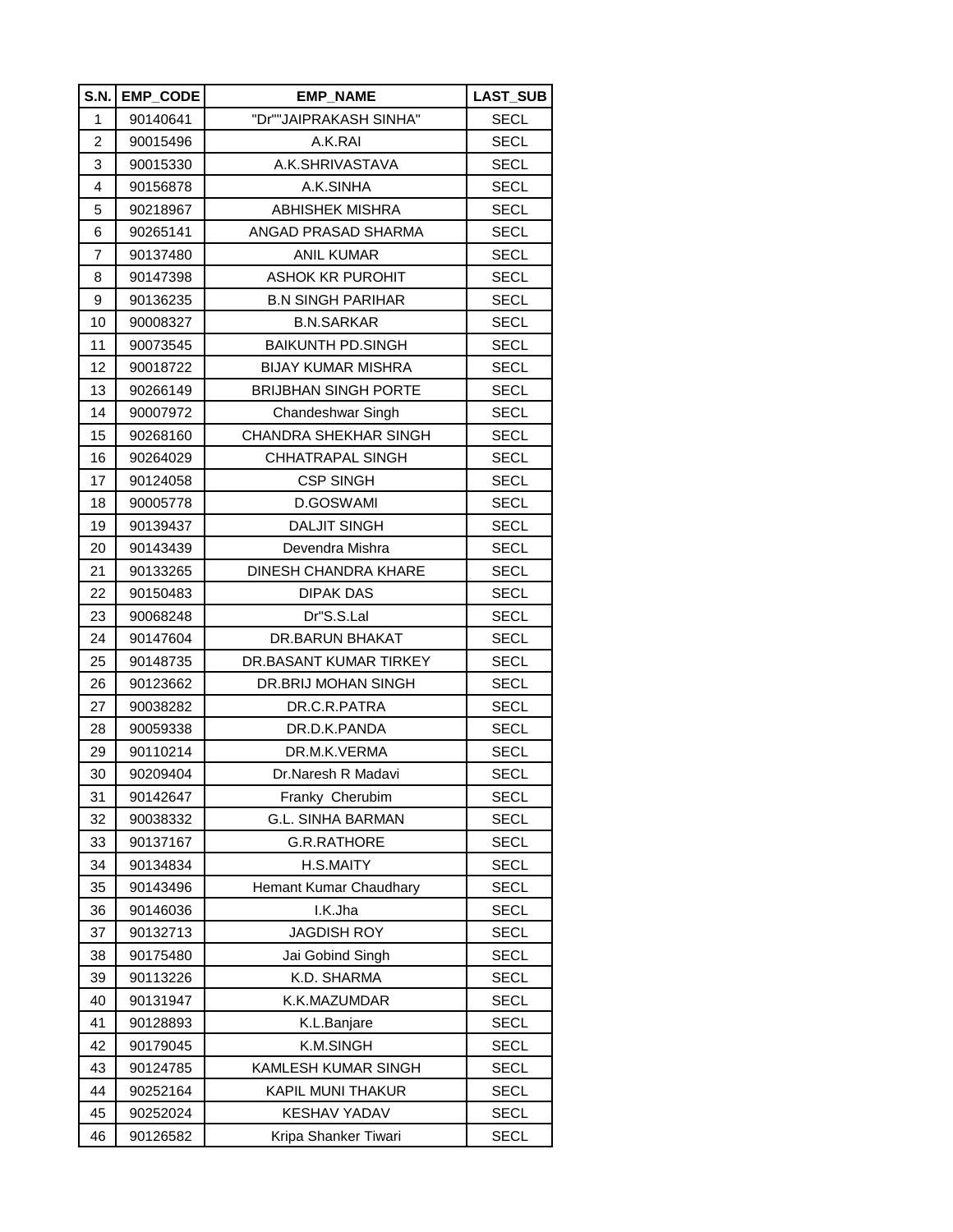| 47 | 90174624 | Laxman Joshi            | SECL        |
|----|----------|-------------------------|-------------|
| 48 | 90147364 | M L BARHIYA             | <b>SECL</b> |
| 49 | 90132051 | M.K.KHASTAGIR           | <b>SECL</b> |
| 50 | 90141144 | M.PALIT                 | <b>SECL</b> |
| 51 | 90252727 | <b>MADAN THAKUR</b>     | <b>SECL</b> |
| 52 | 90151812 | <b>MD.YUSUF</b>         | <b>SECL</b> |
| 53 | 90136185 | MR.A.K.SARKAR           | <b>SECL</b> |
| 54 | 90137381 | MR.B.M.RAO              | <b>SECL</b> |
| 55 | 90181421 | <b>NAWAL KISHORE</b>    | <b>SECL</b> |
| 56 | 90263260 | O.P.OJHA                | <b>SECL</b> |
| 57 | 90252990 | OM PRAKASH GUPTA        | <b>SECL</b> |
| 58 | 90252032 | Onkar Prasad Nigam      | <b>SECL</b> |
| 59 | 90111253 | P.L.SAHU                | <b>SECL</b> |
| 60 | 90371139 | PRIY BHARTI PANDEY      | <b>SECL</b> |
| 61 | 90132010 | R.D.SAHU                | <b>SECL</b> |
| 62 | 90244583 | R.K.NIGAM               | <b>SECL</b> |
| 63 | 90147075 | R.M.SINGH               | <b>SECL</b> |
| 64 | 90015348 | R.P.GARG                | <b>SECL</b> |
| 65 | 90126038 | R.P.PANDEY              | <b>SECL</b> |
| 66 | 90109331 | R.S.SINGH               | SECL        |
| 67 | 90263492 | R.S.SONWAN              | <b>SECL</b> |
| 68 | 90128786 | RAHUL KHARE             | <b>SECL</b> |
| 69 | 90262387 | Rajesh Katakwar         | <b>SECL</b> |
| 70 | 90152083 | RAMJEE RAI              | <b>SECL</b> |
| 71 | 90004813 | ROOP SINGH              | <b>SECL</b> |
| 72 | 90011446 | S K Mishra              | <b>SECL</b> |
| 73 | 90132036 | S.Cpatel                | <b>SECL</b> |
| 74 | 90181389 | S.D.PRASAD              | <b>SECL</b> |
| 75 | 90152513 | S.K. SINHA              | <b>SECL</b> |
| 76 | 90125105 | S.K.DUBEY               | <b>SECL</b> |
| 77 | 90133620 | S.K.EKKA                | <b>SECL</b> |
| 78 | 90149782 | S.K.PAUL                | SECL        |
| 79 | 90006453 | S.K.PRASAD              | SECL        |
| 80 | 90125097 | S.L.NAMDEO              | SECL        |
| 81 | 90151762 | S.M.RAI                 | SECL        |
| 82 | 90138645 | <b>S.MUKHERJEE</b>      | SECL        |
| 83 | 90262114 | S.S.PATEL               | SECL        |
| 84 | 90131723 | SAIBAL SENGUPTA         | <b>SECL</b> |
| 85 | 90136557 | SANDIPAN MAJUMDAR       | SECL        |
| 86 | 90137829 | SANJAY KUMAR GUPTA      | SECL        |
| 87 | 90156795 | SANT KUMAR              | SECL        |
| 88 | 90150319 | SHAMBHU NATH SINGH      | SECL        |
| 89 | 90212424 | SHRI ASHOK RAMAJI SATHE | SECL        |
| 90 | 90136912 | SHRI B.N.PRASAD         | SECL        |
| 91 | 90203787 | SHRI DINESH KR.SHARMA   | SECL        |
| 92 | 90137035 | SHRI J.J.SINGH          | SECL        |
| 93 | 90126426 | SHRI M.K. SHARMA        | SECL        |